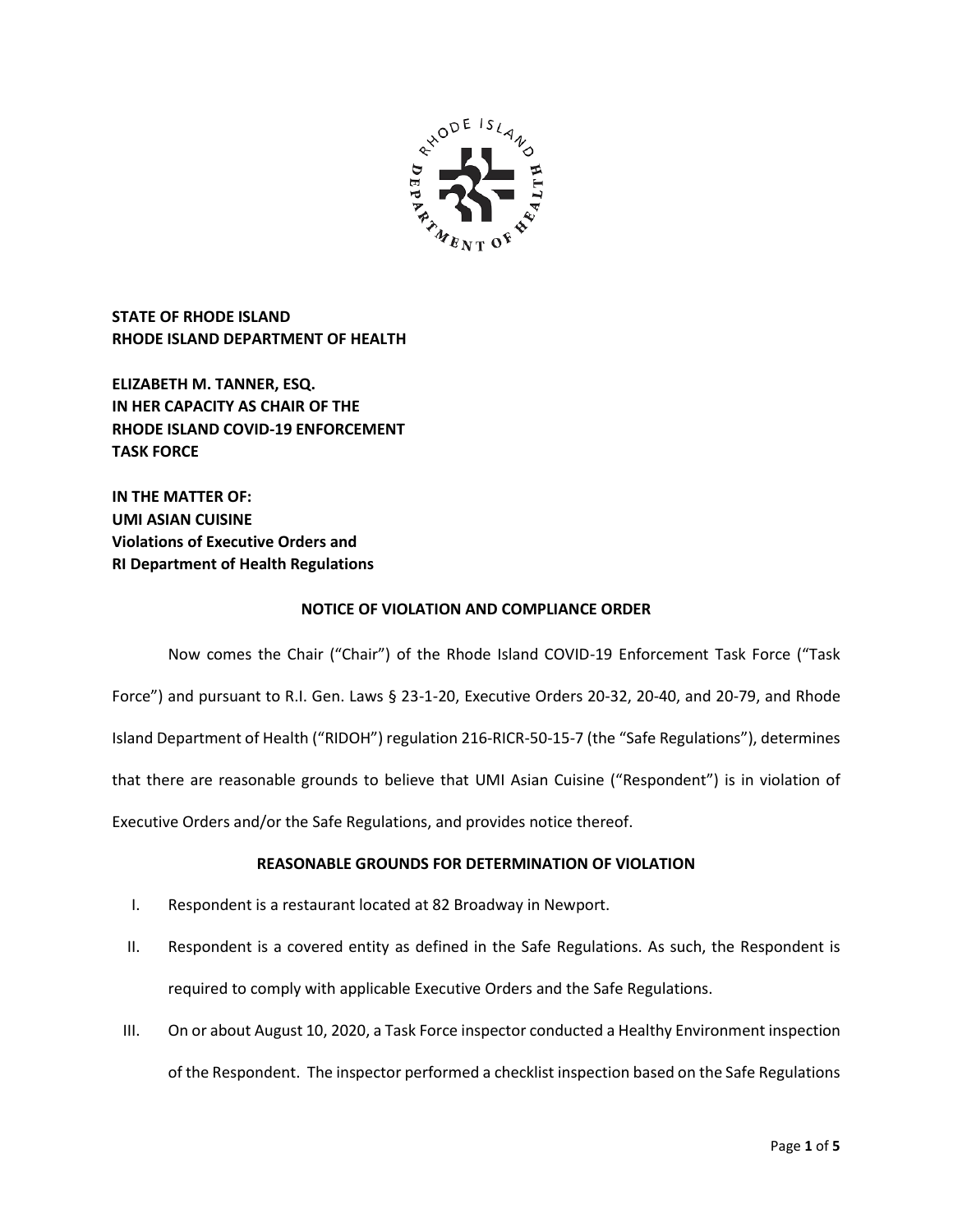and determined that Respondent scored a  $6/11$  for overall requirements.<sup>1</sup> After the inspection, the inspector provided information and resources to the Respondent to help it achieve full compliance. This included a recommendation to the Respondent on how to access www.ReopeningRI.com and the relevant websites for the Executive Orders, rules, regulations, and guidance. The Respondent was also advised that an inspector would conduct a reinspection in the near future.

- IV. On or about September 30, 2020, a different Task Force inspector conducted a reinspection of the Respondent. The inspector met with the owner, Mindy Zhang ("Owner") and again performed a checklist inspection based on the Safe Regulations. The inspector determined that the Respondent this time scored a 5/11 for overall requirements.
- V. Therefore, as a result of the Respondent's continued failure to comply with applicable Executive Orders and the Safe Regulations, and in the absence of any other information to rebut the allegations above, RIDOH has drawn the conclusion that the above allegations are true, and the Respondent is not in compliance with applicable Executive Orders and/or the Safe Regulations.

### **ALLEGED VIOLATIONS**

The following alleged violations stem from the September 30, 2020 reinspection.

I. Respondent is in violation of Section 7.4.1(A)(3) of the Safe Regulations, which requires all individuals in an establishment to wear cloth face coverings unless physical distancing or an exception applies and requires establishments to deny entry to any employee, who is not otherwise exempt from the requirement or who refuses to wear a cloth face covering when required. The inspector observed two (2) employees in the store, one of whom was not wearing

<sup>1</sup> Presently, and at all times relevant to this Notice of Violation and Compliance Order, Respondent has been takeout only and has not offered indoor or outdoor dining.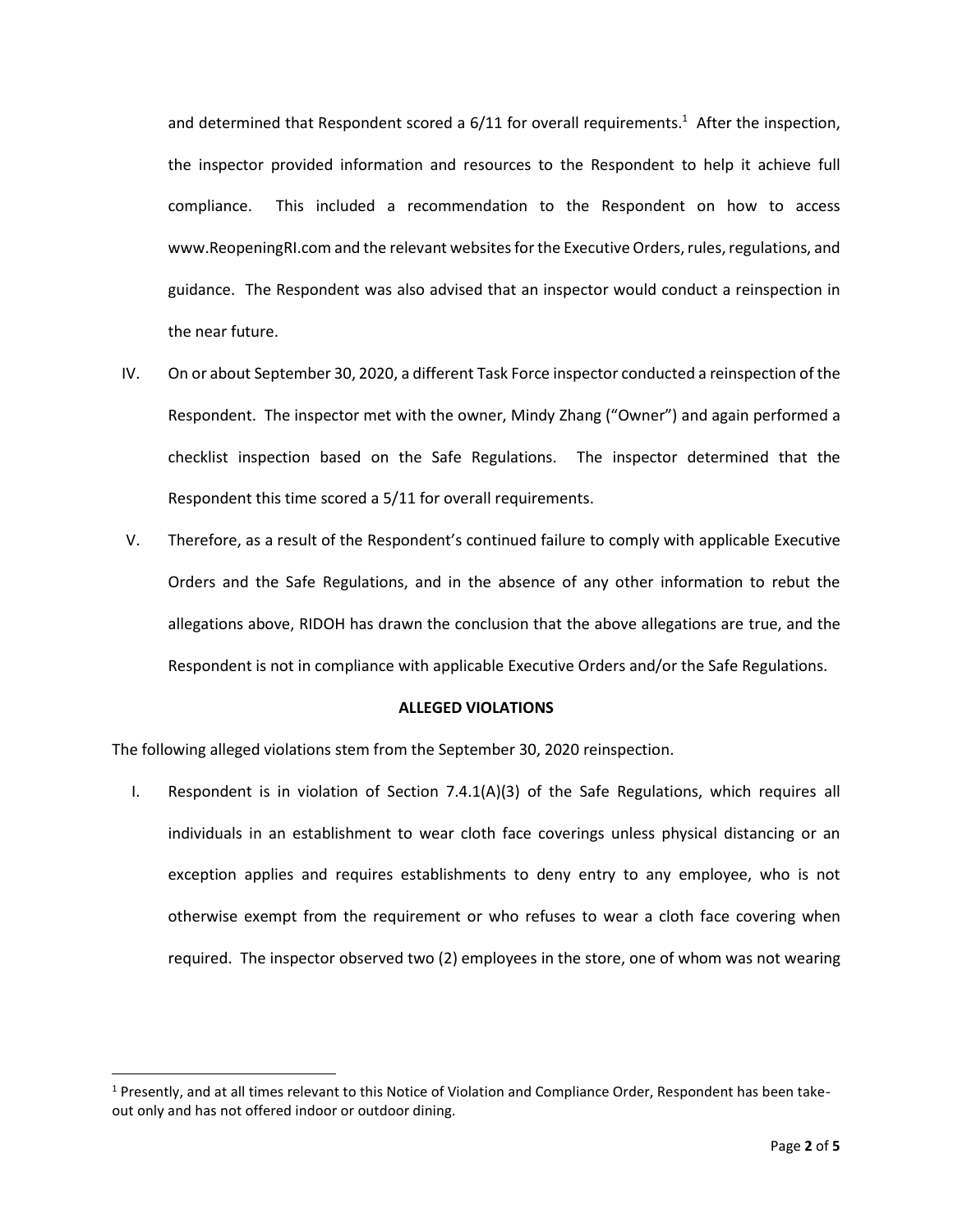a cloth face covering. The employee did not claim an exception and was not able to continuously maintain physical distancing.

- II. Respondent is in violation of Section 7.4.1(A)(1)(f) of the Safe Regulations, which requires the designation of a point of contact who is familiar with the applicable Executive Orders and the Safe Regulations, and who will work with RIDOH on testing, contact tracing, case investigation, isolation and quarantine follow up. Inspector spoke directly with Owner. No other point of contact had been designated. Based on inspector's conversation with Owner, the inspector concluded that Owner lacked familiarity with the guidance and regulations.
- III. Respondent is in violation of Section 7.4.1(A)(1) of the Safe Regulations, which requires each covered entity to develop, maintain, and ensure compliance with a written plan for the safe operation of the establishment. Upon request, Respondent could not produce a written plan.
- IV. Respondent is in violation of Sections 7.4.1(A)(6) & (7) of the Safe Regulations, which require each covered entity to ensure the performance of environmental cleaning of its establishments once per day and to maintain records documenting such environmental cleaning. Upon request, the Respondent could not produce the required records.
- V. Respondent is in violation of Section 7.4.1(A)(2) of the Safe Regulations, which requires each covered entity to implement and ensure compliance with screening of all individuals entering its establishment(s) at any time for any reason. Upon inquiry, the Respondent admitted that it did not conduct entry screening. In addition, there were no posters visible at or near the entrance concerning entry screening.
- VI. Respondent is in violation of Section 7.4.1(A)(4) of the Safe Regulations, which requires each covered entity to ensure the placement of posters or signs at entry to its establishments educating any individual at the establishment concerning entry screening, required physical distancing, use of cloth face coverings, and other subjects as provided in guidance issued by RIDOH. The inspector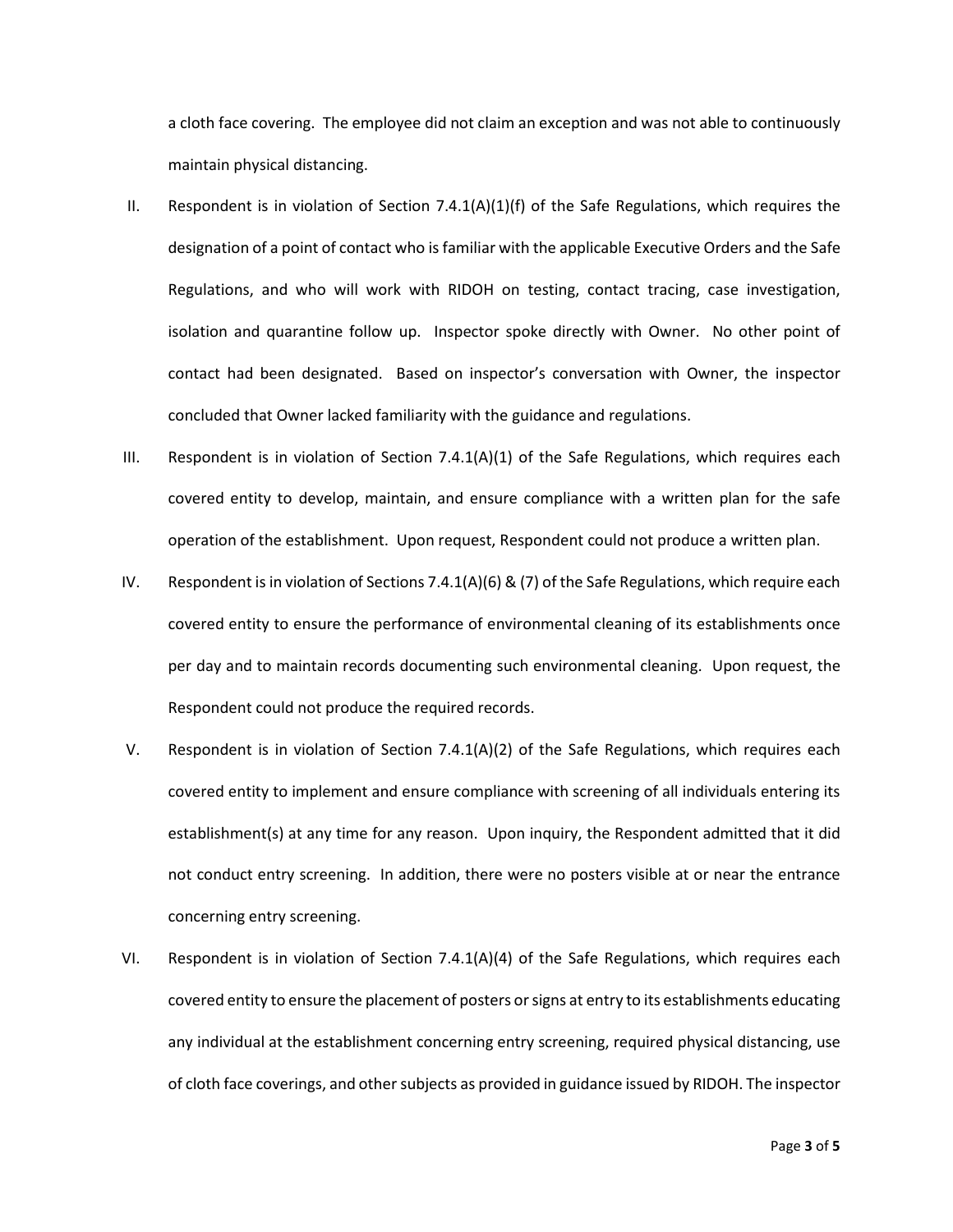observed that none of the required information was posted at the entry to the establishment and concluded, therefore, that the Respondent failed to ensure the placement of required posters.

VII. Respondent is in violation of Section 7.4.1(A)(1)(a) of the Safe Regulations, which requires establishments to ensure compliance with a plan that includes procedures relative to, among other things, physical distancing at all times, to the extent feasible, and additional measures to be taken in high traffic, communal, or other areas where physical distancing is not feasible. As stated, above, Respondent was unable to produce the required plan and the inspector observed that there were no measures in place—such as floor markers and posters—to ensure that physical distancing was maintained.

#### **ORDER**

It is hereby ORDERED, that on or before the tenth (10<sup>th</sup>) day from service of this Notice of Violation and Compliance Order, Respondent shall remedy the above cited violations and come into full compliance with applicable Executive Orders and Regulations, by fulfilling the conditions as set forth below:

- I. Respondent shall require all employees in its establishment to wear cloth face coverings unless physical distancing can be continuously maintained, or an exception applies. In accordance with Section 7.4.1(3)(a) of the Safe Regulations, Respondent shall deny access to its establishment to any employee who refuses to wear a cloth face covering when required by the Safe Regulations unless an exception applies.
- II. Respondent shall designate a point of contact who is familiar with applicable Executive Orders and the Safe Regulations, and who will work with RIDOH on testing, contact tracing, case investigation, isolation and quarantine follow up.
- III. Respondent shall develop, maintain, and ensure compliance with a written plan for the safe operation of the establishment.